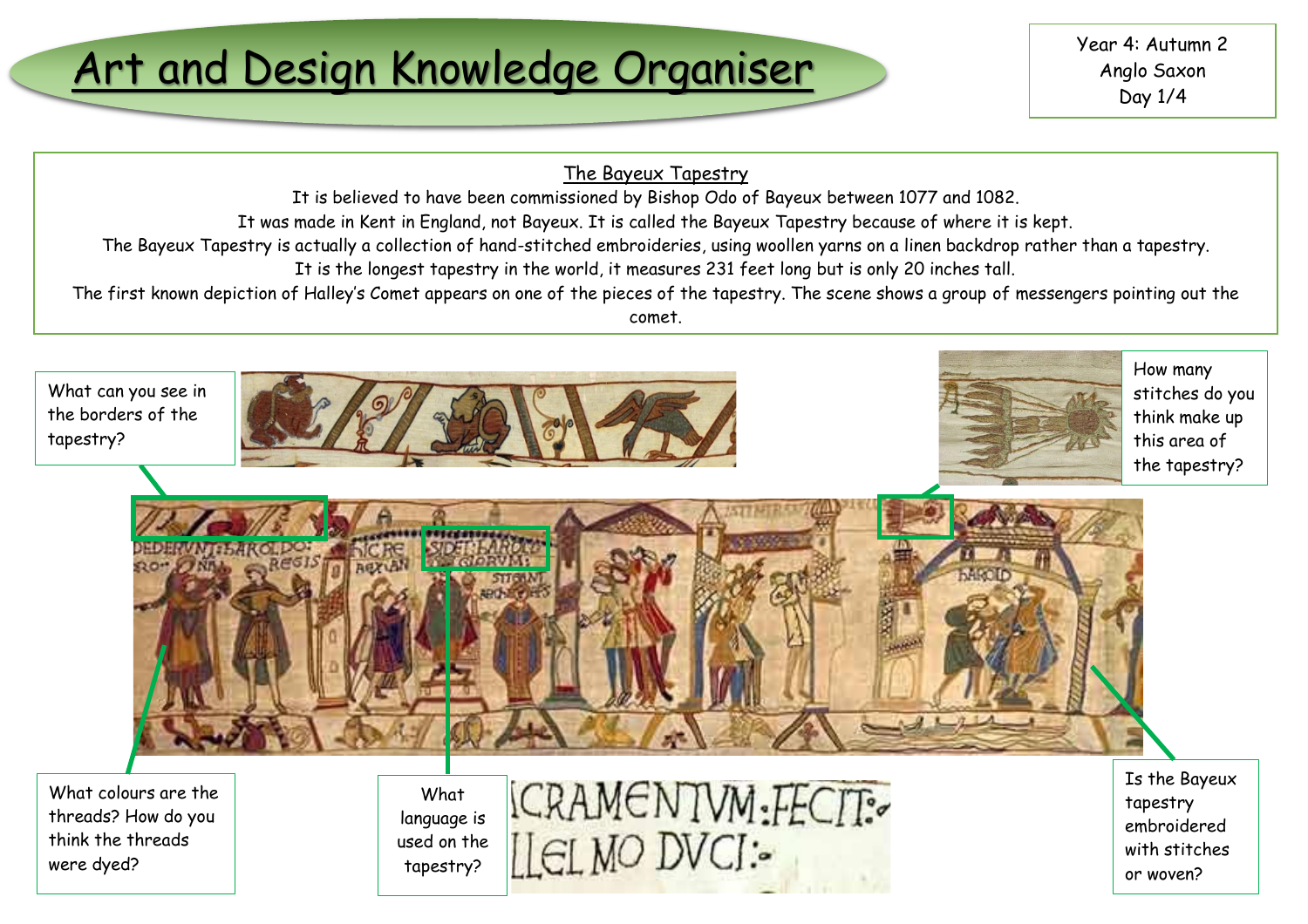# Art and Design Knowledge Organiser Wear 4: Autumn 2

Anglo Saxon Day 2/4

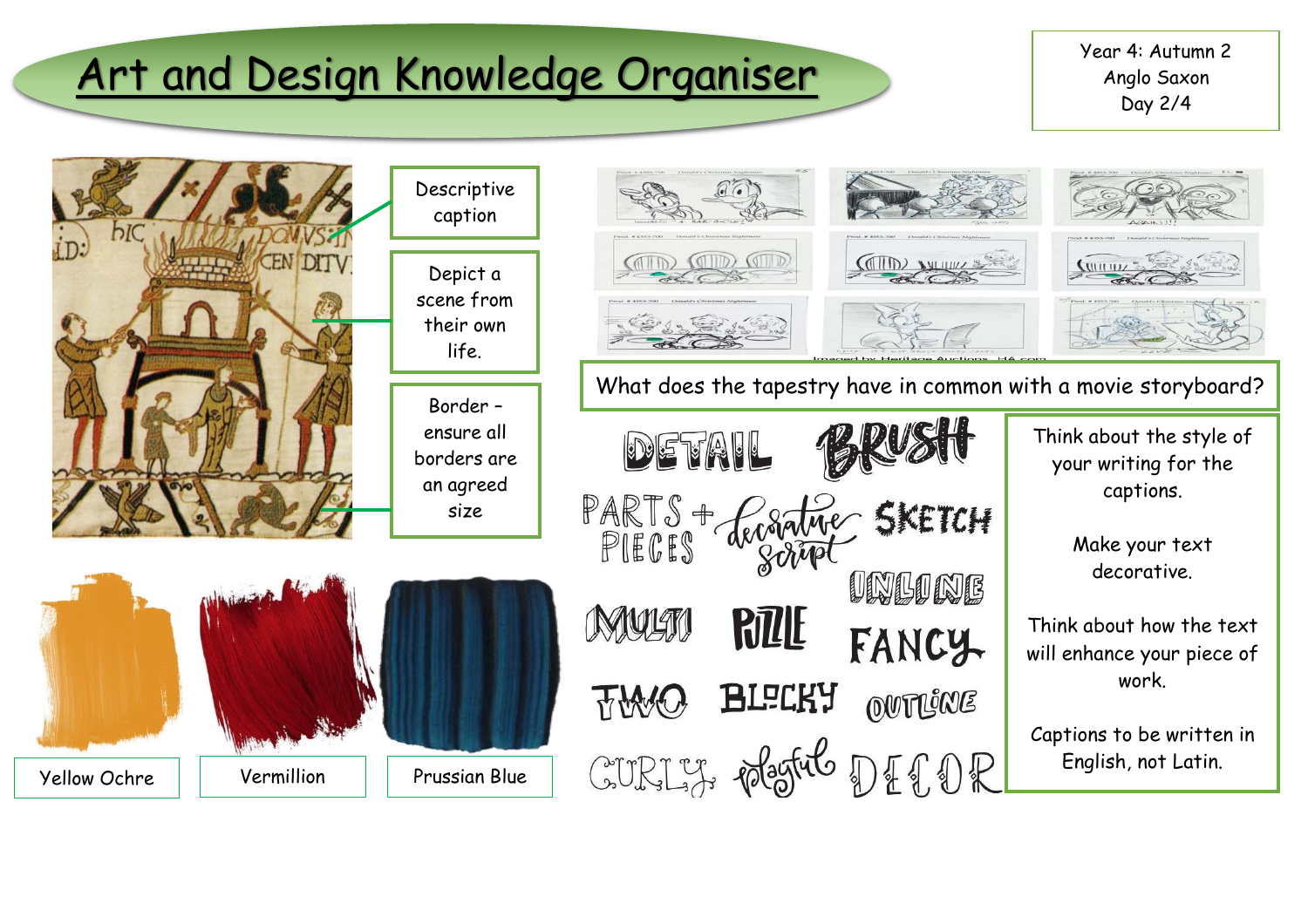### Art and Design Knowledge Organiser

### Painting Techniques

Solid Wash – applied in a smooth, flat colour. No visible brush strokes. Graded Wash – Subtle gradient changing in tone or colour.

Glazing – applying a transparent layer of paint over another thoroughly dried layer of opaque paint.

Wet on wet - layers of wet paint are applied over other layers of wet paint.

Scratching wet and dry (sgraffito) – scratching though a layer of wet paint to reveal what is underneath.

Sponge – using a sponge to apply paint (usually used to layer 2 colours).

Drop colour on wet colour – dropping thinned paint onto a wet colour to create a water effect.

Scumbling – applying a thin later of paint with a dry brush over an existing layer.

Dry brush – applying paint with a dry brush in thin layers. Don't overload the brush with paint.

Salt – the salt absorbs the watered down paint and adds different areas of tone.





other on the colour wheel.

Analogous – groups of three colours that are next to each other on the colour wheel.

Complimentary – colours that are opposite each Colour Wheel